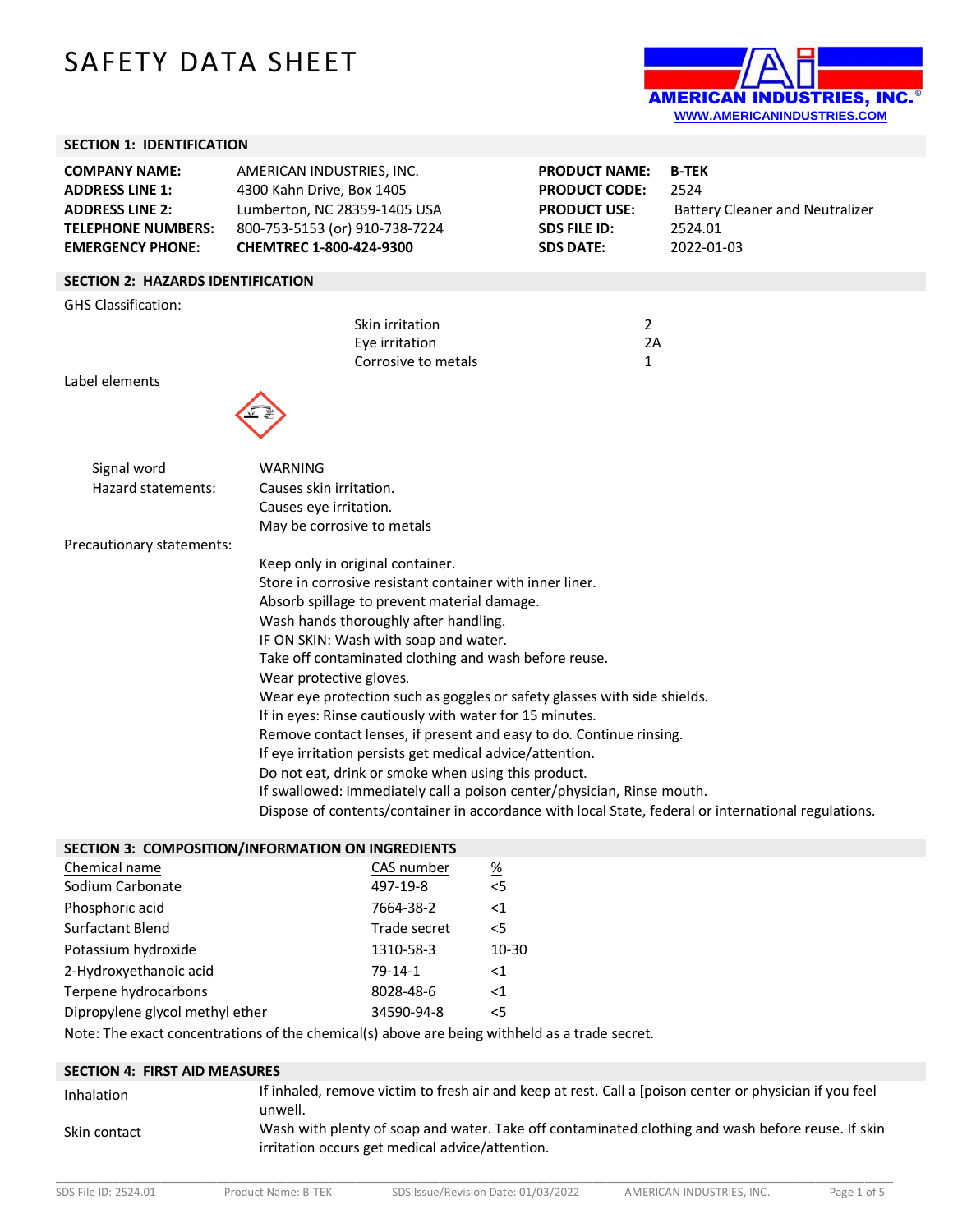| Eye contact                                                                  | If product gets in eyes flush with water for at least 15 minutes. If eye irritation persists seek medical<br>advice/attention.                                  |
|------------------------------------------------------------------------------|-----------------------------------------------------------------------------------------------------------------------------------------------------------------|
| Ingestion                                                                    | Do NOT induce vomiting unless instructed by medical personal. Never give anything by mouth to an<br>unconscious person. Get medical attention.                  |
| Effects and symptoms:                                                        |                                                                                                                                                                 |
| Ingestion                                                                    | May cause gastrointestinal irritation, nausea, vomiting, diarrhea and burns to the mouth, throat and<br>esophagus.                                              |
| <b>Skin Contact</b>                                                          | May cause skin irritation or burns.                                                                                                                             |
| Eye contact                                                                  | May cause eye irritation or burns.                                                                                                                              |
| Indication of immediate<br>medical attention and<br>special treatment needed | Treat symptomatically.                                                                                                                                          |
| <b>SECTION 5: FIRE-FIGHTING MEASURES</b>                                     |                                                                                                                                                                 |
| Extinguishing media                                                          | Water fog, carbon dioxide, dry chemical, foam.                                                                                                                  |
| Unsuitable extinguishing<br>media                                            | Not available.                                                                                                                                                  |
| Hazardous combustion<br>products                                             | Carbon oxides, other unidentified organic compounds.                                                                                                            |
| Special exposure hazards                                                     | None known.                                                                                                                                                     |
| Special protective<br>equipment                                              | Firefighters should wear proper protective equipment (Bunker gear) and self-contained breathing<br>apparatus with full face operated in positive pressure mode. |

## **SECTION 6: ACCIDENTAL RELEASE MEASURES**

Personal Precautionary Measures: All persons dealing with the clean-up should the appropriate chemically protective equipment. Keep people away from and upwind of spill/leak. Restrict access to area until completion of clean-up.

Methods and Materials for Containment and Cleanup: Do not allow material to contaminate ground water system. If necessary, dike well ahead of the spill to prevent run-off into drains, sewers, or any natural waterway or drinking supply. Ventilate the area. Scoop up material and place into suitable container(s). Dispose of according to local, state and federal regulations

#### **SECTION 7: HANDLING AND STORAGE**

| <b>Handling</b>        | Obtain special instructions before use. Do not handle until all safety precautions have been read and<br>understand. Wear protective gloves and eye/face protection. Adequate ventilation should be supplied.<br>Avoid contact with skin, eyes and clothing. Keep away from heat. Keep container tightly closed. |
|------------------------|------------------------------------------------------------------------------------------------------------------------------------------------------------------------------------------------------------------------------------------------------------------------------------------------------------------|
| Storage                | Store in cool, dry and well ventilated place. Containers should be clearly identified, clear of obstructions<br>and accessible only to authorized personnel. Protect from sunlight. Have appropriate fire<br>extinguishers/sprinkler system in place. Spill clean-up equipment should be in or near storage area |
| Incompatible materials | Strong oxidizer, strong acids.                                                                                                                                                                                                                                                                                   |

#### **SECTION 8: EXPOSURE CONTROLS/PERSONAL PROTECTION**

| Exposure limits                 |                         |                         |
|---------------------------------|-------------------------|-------------------------|
| <b>Chemical Name</b>            | <b>ACGIH-TLV</b>        | OSHA-PEL                |
| Sodium Carbonate                | 2mg/m <sup>3</sup>      | 2 mg/m <sup>3</sup>     |
| Phosphoric acid                 | $1.0$ mg/m <sup>3</sup> | $1.0$ mg/m <sup>3</sup> |
| Surfactant Blend                | Not available           | Not available           |
| Potassium hydroxide             | 2mg/m <sup>3</sup>      | 2mg/m <sup>3</sup>      |
| 2-Hydroxyethanoic acid          | 25mg/m <sup>3</sup>     | 25mg/m <sup>3</sup>     |
| Terpene hydrocarbons            | 30ppm                   | 300ppm                  |
| Dipropylene glycol methyl ether | 100ppm                  | 100ppm                  |

Exposure controls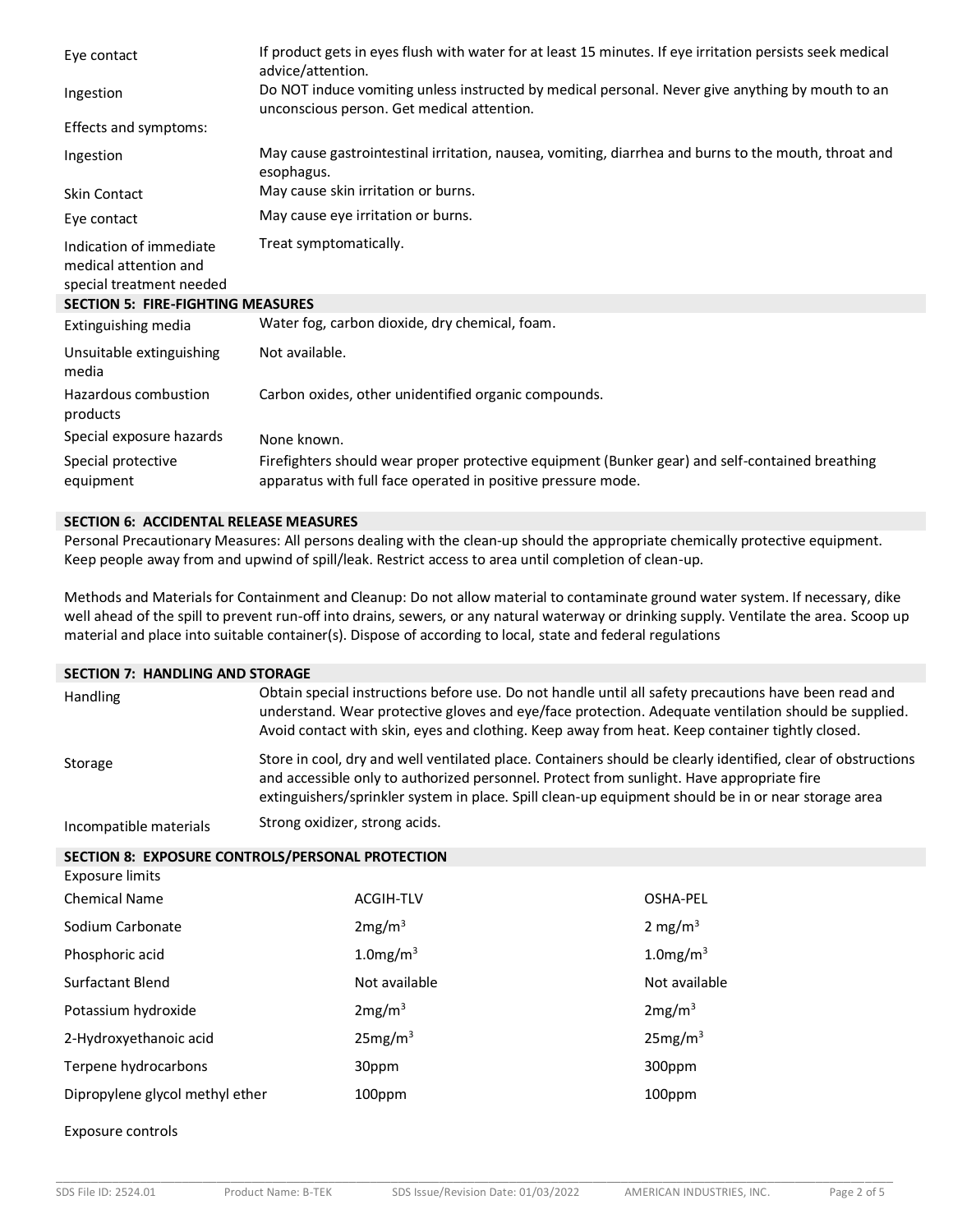| Ventilation                    | Use in well ventilated area. Apply technical measures to comply with occupational<br>exposure limits if needed.                                                                                                                                                  |
|--------------------------------|------------------------------------------------------------------------------------------------------------------------------------------------------------------------------------------------------------------------------------------------------------------|
| Respirators                    | If airborne concentrations are above the permissible exposure limit use NIOSH approved<br>respirators                                                                                                                                                            |
| Skin Protection                | Wear protective gloves. Where extensive exposure to the product is possible, use resistant<br>apron/suit and boots.                                                                                                                                              |
| Eye/face protection            | Goggles or safety glasses with side shields.                                                                                                                                                                                                                     |
| Other protective equipment     | Ensure that eyewash stations and a safety shower are close to the workstation(s).                                                                                                                                                                                |
| General hygiene considerations | Avoid contact with eyes, skin and clothing. Do not eat, drink or smoke when using this<br>product. Wash hands after handling. Remove and wash all contaminated clothing before<br>re-use. Handle in accordance with good industrial hygiene and safety practice. |

| <b>SECTION 9: PHYSICAL AND CHEMICAL PROPERTIES</b> |                                                       |  |
|----------------------------------------------------|-------------------------------------------------------|--|
| Appearance                                         | Clear orange liquid                                   |  |
| Odor                                               | Mild orange odor                                      |  |
| Odor threshold                                     | Not available                                         |  |
| pH                                                 | 13.8                                                  |  |
| Melting point/freezing point                       | $~^{\sim}$ -3°C (26.6°F)                              |  |
| <b>Boiling point</b>                               | 100°C (212°F)                                         |  |
| Flash point                                        | >93.3°C (199.4°F)                                     |  |
| Evaporation rate (Butyl Acetate=1)                 | Not available                                         |  |
| Flammability                                       | Not available                                         |  |
| Lower flammability limit                           | Not available                                         |  |
| Upper flammability limit                           | Not available                                         |  |
| Vapor pressure                                     | Not available                                         |  |
| Vapor density                                      | Not available                                         |  |
| Relative density                                   | 1.3                                                   |  |
| Solubility in water                                | Complete                                              |  |
| <b>Partition Coefficient</b>                       | Not available                                         |  |
| Auto-ignition temperature                          | Not available                                         |  |
| <b>Decomposition Temperature</b>                   | Not available                                         |  |
| Viscosity                                          | Not available                                         |  |
| Volatiles (% by wt)                                | $^{\sim}$ 1.0                                         |  |
| Volatile organic compounds                         | Terpene hydrocarbons, Dipropylene glycol methyl ether |  |
| Other physical/chemical comments                   | No additional information                             |  |
| <b>SECTION 10: STABILITY AND REACTIVITY</b>        |                                                       |  |
| Chemical stability                                 | Stable under normal conditions                        |  |
| Conditions to avoid                                | Heat. Contact with incompatible materials             |  |
| Materials to avoid                                 | Strong oxidizers, strong acids.                       |  |
| Reactivity                                         | Not normally reactive.                                |  |
| Hazardous decomposition                            | Carbon oxides.                                        |  |
| Hazardous polymerization                           | Will not occur                                        |  |

| <b>SECTION 11: TOXICOLOGICAL INFORMATION</b> |                  |                |                      |
|----------------------------------------------|------------------|----------------|----------------------|
| Information on routes of exposure:           |                  |                |                      |
| Inhalation: Yes                              | Skin & Eyes: Yes | Ingestion: Yes | Skin Absorption: Yes |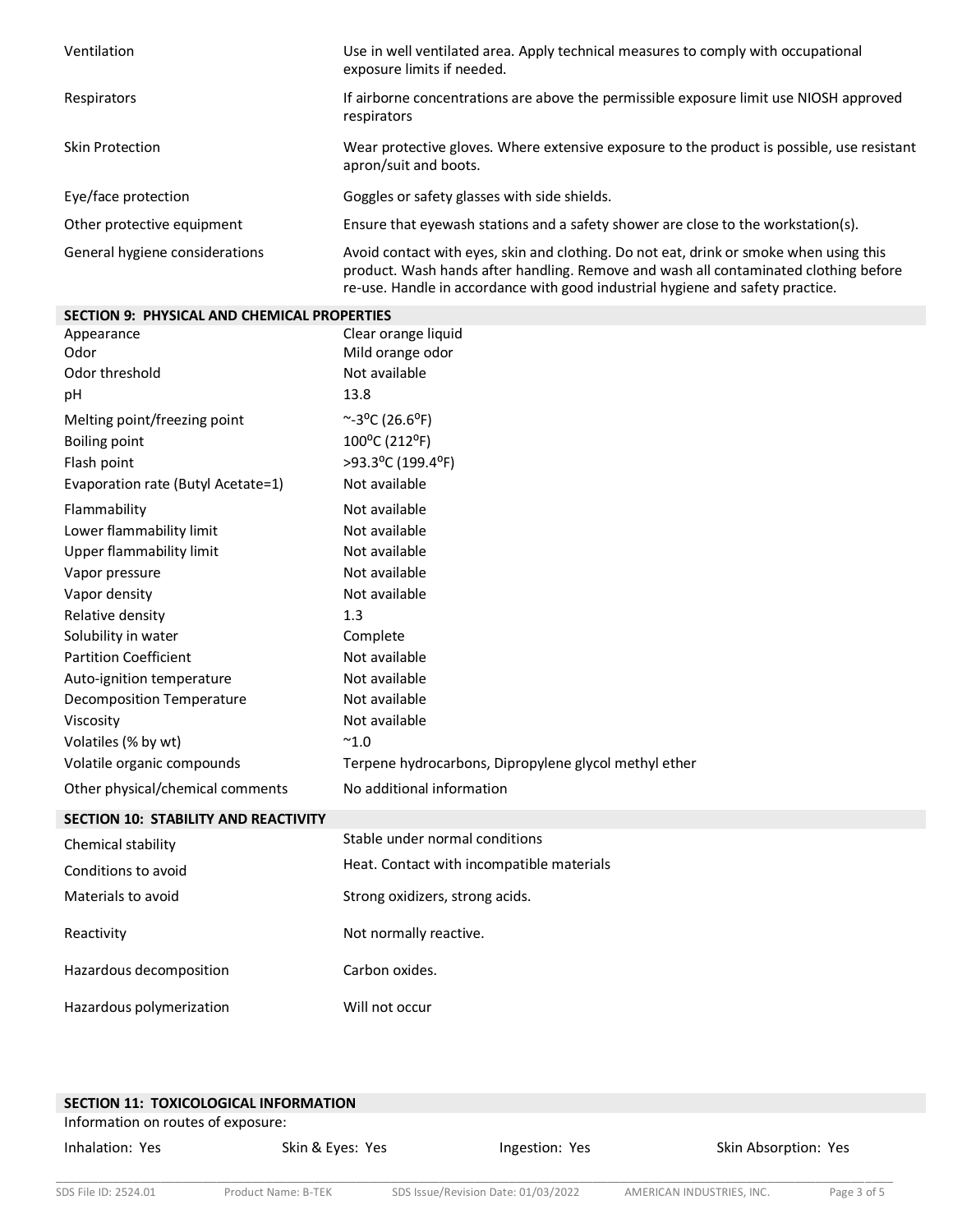| <b>Potential Health Effects</b>                                           |                                                                                                                                     |                                                              |               |
|---------------------------------------------------------------------------|-------------------------------------------------------------------------------------------------------------------------------------|--------------------------------------------------------------|---------------|
| Ingestion                                                                 | Ingestion may cause gastrointestinal irritation, nausea, vomiting and diarrhea.                                                     |                                                              |               |
| Inhalation                                                                | May cause respiratory irritation. May cause headache, nausea, dizziness and other symptoms of<br>central nervous system depression. |                                                              |               |
| <b>Skin Contact</b>                                                       | May cause burns or irritation. Symptoms may include redness, edema, drying, defatting and cracking<br>of the skin.                  |                                                              |               |
| Eye Contact                                                               |                                                                                                                                     | May cause severe irritation or damage.                       |               |
| Potential chronic health effects                                          | None known.                                                                                                                         |                                                              |               |
| Mutagenicity                                                              |                                                                                                                                     | Not hazardous by OSHA/WHMIS criteria.                        |               |
| Carcinogenicity                                                           |                                                                                                                                     | Not considered a carcinogen according to NTP, IARC, or OSHA. |               |
| Reproductive effects                                                      |                                                                                                                                     | Not hazardous by OSHA/WHMIS criteria.                        |               |
| Sensitization to material                                                 | No data available to indicate product may be a sensitizer.                                                                          |                                                              |               |
| Target organ effects                                                      | Not available                                                                                                                       |                                                              |               |
| Medical conditions aggravated<br>by overexposure                          | Pre-existing skin and eye conditions.                                                                                               |                                                              |               |
| Toxicological data                                                        | The calculated ATE value for this mixture is well above classification parameters.                                                  |                                                              |               |
| <b>Chemical Name</b>                                                      | LD50-Oral                                                                                                                           |                                                              | Dermal        |
| Sodium Carbonate                                                          |                                                                                                                                     | 4090mg/kg (rat)                                              | Not Available |
| Phosphoric acid                                                           | Not Available<br>Not Available                                                                                                      |                                                              |               |
| Surfactant blend                                                          | Not Available<br>Not Available                                                                                                      |                                                              |               |
| Potassium hydroxide                                                       | 365mg/kg (rat)<br>Irritant                                                                                                          |                                                              |               |
| 2-Hydroxyethanoic acid                                                    |                                                                                                                                     | Not Available                                                | Not Available |
| Terpene hydrocarbons                                                      | >5000mg/kg (rat)                                                                                                                    |                                                              | Not Available |
| Dipropylene glycol methyl ether                                           | Not Available<br>>5000mg/kg (rat)                                                                                                   |                                                              |               |
| SECTION 12: ECOLOGICAL INFORMATION                                        |                                                                                                                                     |                                                              |               |
| No data available on the product itself.<br>Ecotoxicity                   |                                                                                                                                     |                                                              |               |
| This product itself has not been tested.<br>Persistence and Degradability |                                                                                                                                     |                                                              |               |
| This product itself has not been tested.<br>Bio-accumulative potential    |                                                                                                                                     |                                                              |               |
| This product itself has not been tested.<br>Mobility in soil              |                                                                                                                                     |                                                              |               |
| Other adverse environmental effects                                       |                                                                                                                                     | None known.                                                  |               |
| <b>SECTION 13: DISPOSAL CONSIDERATIONS</b>                                |                                                                                                                                     |                                                              |               |

Handling for disposal: Handle in accordance with good industrial hygiene and safety practice. Refer to protective measures listed in sections 7 and 8.

Methods of disposal: Dispose in accordance with all applicable federal, state, provincial and local regulation. Contact your federal, state, provincial and local authorities for specific rules.

| <b>SECTION 14: TRANSPORT INFORMATION</b>  |                                                                                                                                                                                                                                                                                                                                                                                              |                                                                    |
|-------------------------------------------|----------------------------------------------------------------------------------------------------------------------------------------------------------------------------------------------------------------------------------------------------------------------------------------------------------------------------------------------------------------------------------------------|--------------------------------------------------------------------|
| US 49 CFR/DOT                             | <b>Ground Transportation</b>                                                                                                                                                                                                                                                                                                                                                                 | Not DOT regulated.                                                 |
| <b>SECTION 15: REGULATORY INFORMATION</b> |                                                                                                                                                                                                                                                                                                                                                                                              |                                                                    |
| <b>TSCA</b>                               |                                                                                                                                                                                                                                                                                                                                                                                              | All listed ingredients appear on the Toxic Substances Control Act. |
| US CERCLA Reportable quantity (RQ)        | Not available.                                                                                                                                                                                                                                                                                                                                                                               |                                                                    |
| SARA Title III Section 302                |                                                                                                                                                                                                                                                                                                                                                                                              | No extremely hazardous substances are present in this material.    |
| SARA Title III Section 311 and 312        | Reactive Hazard, Acute Health Hazard, Chronic Health Hazard. Under SARA Section 311<br>and 312, the EPA has established threshold quantities for the reporting of hazardous<br>chemicals. The current thresholds are 500 pounds for the threshold planning quantity<br>(TPQ), whichever is lower, for extremely hazardous substances and 10,000 pounds for all<br>other hazardous chemicals. |                                                                    |
| SARA TITLE III Section 313:               | No components are present in this material.                                                                                                                                                                                                                                                                                                                                                  |                                                                    |
|                                           |                                                                                                                                                                                                                                                                                                                                                                                              |                                                                    |